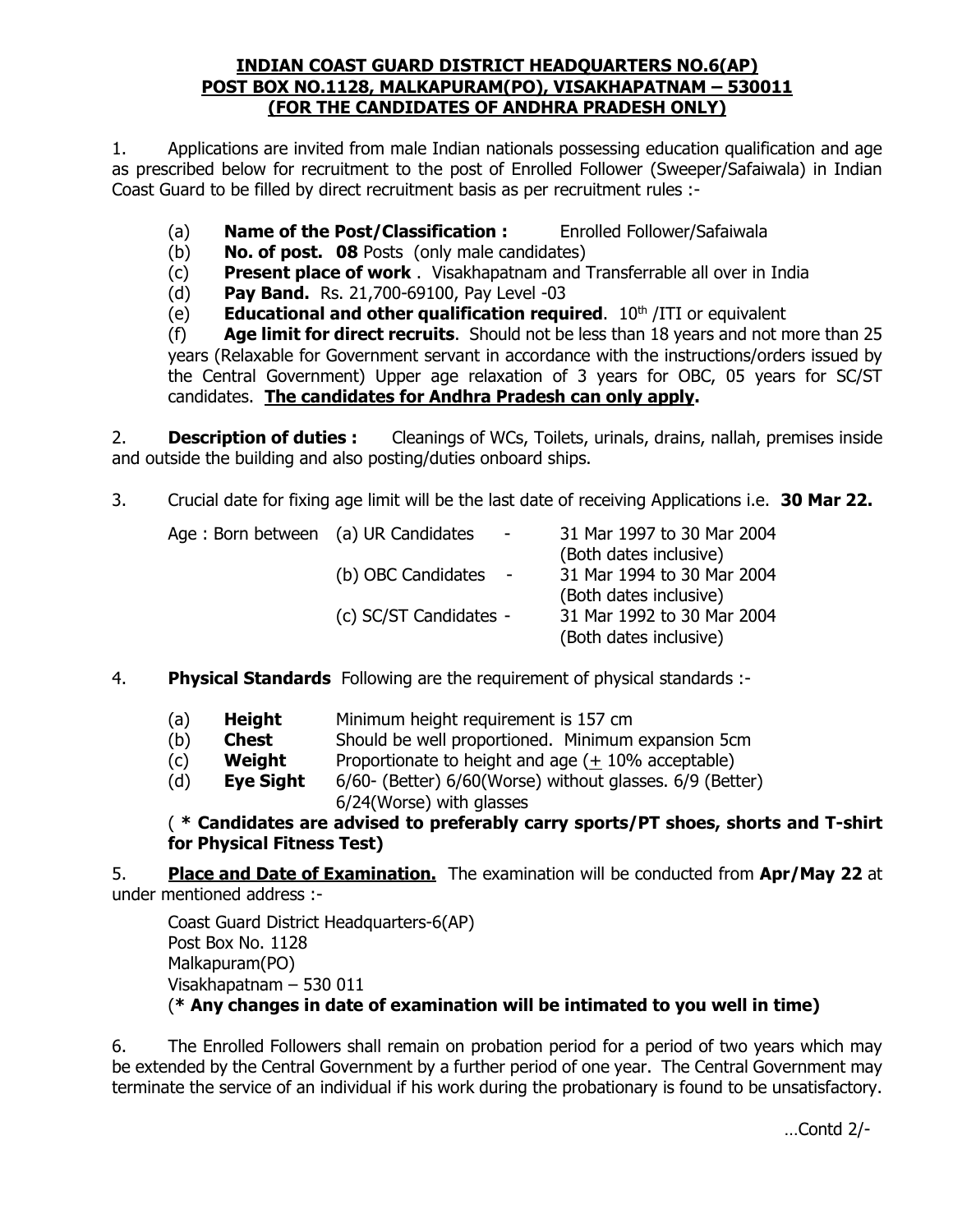7. It is further intimated that to you that this is a transferrable post and the candidates can be posted anywhere in India including Andaman and Nicobar Island subject to exigencies of service.

8. The under mentioned documents (photo copy and original) are required to be carried by the candidates :

- (a) Educational certificate
- (b) Character certificate
- (c) Caste Certificate
- (d) Birth certificate or certification in proof of Date of Birth
- (e) 02 copies of passport size photographs. Willingness to be given to serve anywhere in India including Andaman and Nicobar Islands

9. Vacancy may be changed subject to the availability or post additional requirement, if any, selection and appointment will be made as per existing rules and regulations as applicable in the department.

10. In case of any injury/accident occurred during the test interview the Government will not be held responsible for any compensation/allowance.

11. Self attested photo copies of educational, technical, caste and experience certificates alongwith two passport photographs should be attached with application.

12. **How to apply :** The application is to be submitted on plain paper (typed/handwritten in English). The envelope containing the application must be superscripted as "**APPLICATION FOR THE POST OF ENROLLED FOLLOWER" (**in capital letter) and application should be sent by ordinary post only to **The Recruitment Officer, Indian Coast Guard District Headquarters No.6, Post Box No. 1128, Malkapuram (PO), Visakhapatnam – 530 011** so as to reach till **30 Mar 22.** Application may be downloaded from CG Website : [www.indiancoastguard.gov.in](http://www.indiancoastguard.gov.in/)

13. Candidate in Govt service should submit NOC from their present employer alongwith applications at the time of document verification.

14. **Selection procedure** Only shortlisted candidates will be called for Written Test, Professional Skill Test and Physical Fitness Test. Application which are not in prescribed format without photocopies of certificates (Self attested) having no photograph or signature of the candidate will be summarily rejected. The application should only be sent by Ordinary Post. The decision of Commander District Headquarters No.6 regarding selection/rejection will be final and no correspondence will be entertained.

**CAUTION :** Selection in the Coast Guard is fair and on merit only. Candidates should not fall prey to unscrupulous posing as recruitment agent for complaint against such persons ; candidates must approach the Regulating Officer, Indian Coast Guard District Headquarters No.6, Andhra Pradesh.